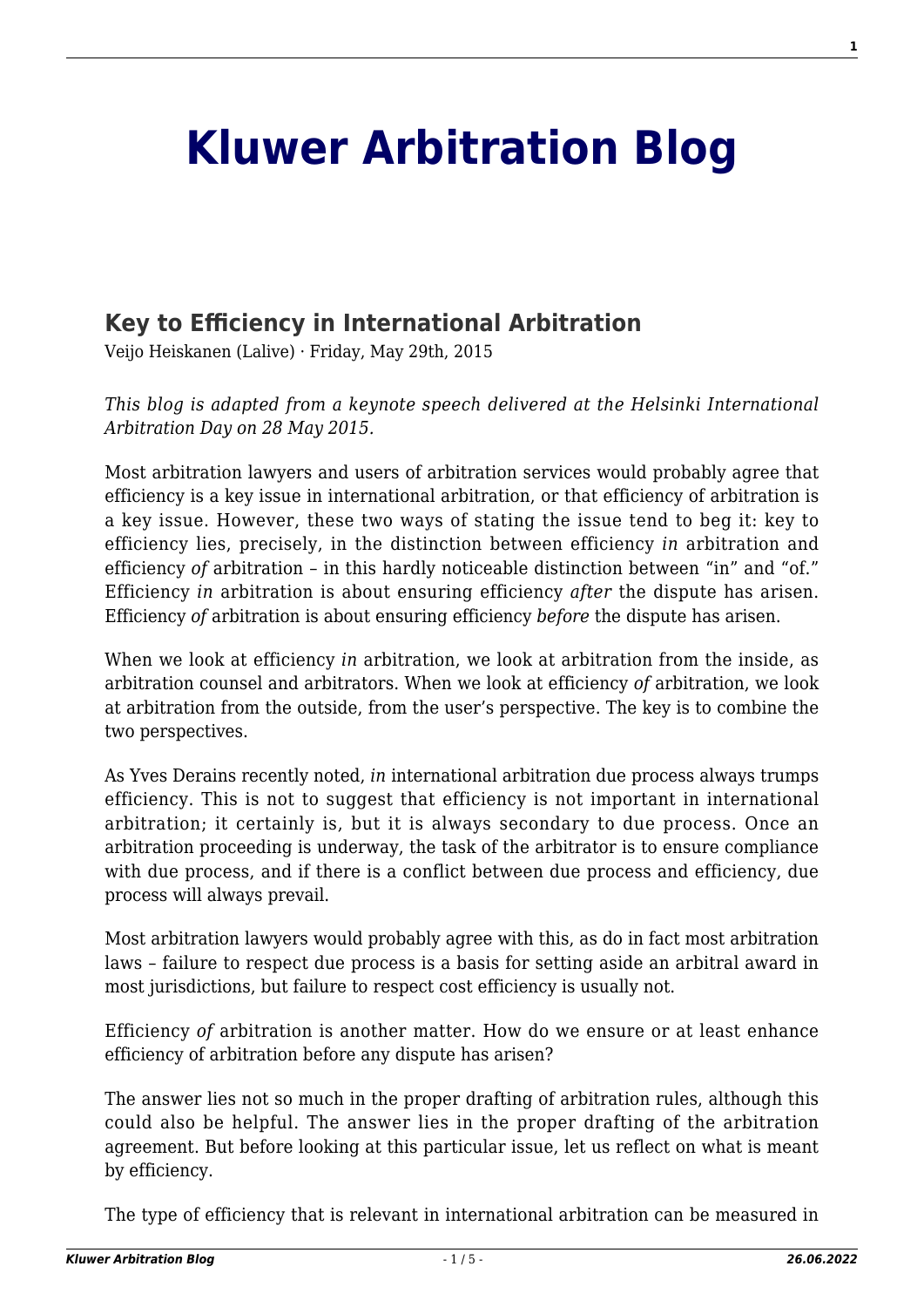two different ways – in terms of *time*, or in terms of *money*. We are all familiar with using time as a measure of efficiency, and we often say that an arbitration proceeding has been efficient if it lasts, say, a year rather than five years.

But a shorter arbitration is not necessarily a more efficient arbitration. You measure efficiency – in economics, engineering and other disciplines – by comparing two different things; efficiency is a ratio between the two, measured by the same unit. If you measure efficiency of arbitration *in terms of time*, one way to do this is by comparing the likely duration of an arbitration proceeding with of the duration of the commercial transaction out of which the dispute arises. Measured in these terms, an arbitration proceeding is the more efficient the greater the difference between the duration of the arbitration and the duration of the transaction. If it takes a year to arbitrate a dispute arising out of a long term – say, a ten-year – transaction, the ratio would be 1 to 10, or in other words, the transaction cost would be 10% in terms of time, so the arbitration option would be reasonably efficient.

However, if it were the other way round, efficiency would be negative; we could not say that a ten-year arbitration would be a time-efficient way of settling a dispute arising out of a one-year transaction.

This, incidentally, is one of the reasons why it usually does not make sense to arbitrate consumer or other one-off transactions – they are usually very short-term, so arbitrating them is not efficient *in terms of time*.

However, arbitration may be an efficient method even for short-term transactions if efficiency is not measured in terms of time but in terms of money. If you buy a lottery ticket, and win a 100 million euros, and the lottery company refuses to pay you, it would be efficient to try to arbitrate the dispute in terms of money, even if it would not be so in terms of time.

But how does one measure efficiency of arbitration *in terms of money*?

Again, you compare. One way to do this is by comparing the likely cost of arbitration proceedings with the value of the transaction from which the dispute arises. If the value of the transaction is say 100 million euros, in principle it would be cost efficient to agree to an arbitration clause since the cost of arbitration for any one party rarely exceeds a few million.

Conceptualizing the cost of arbitration as a transaction cost is of course a common way of measuring efficiency, and this is how users of arbitration tend to approach the issue: they measure the efficiency of arbitration by looking at whether it would be cost-efficient, in terms of money, to arbitrate disputes under the transaction they are about to enter into. The problem the users are facing when trying to achieve greater efficiency, and it is a very important problem, is that the value of the transaction is not always the same, and indeed is usually not the same, as the value of the dispute.

What is in dispute is not usually the value of the entire transaction – the entire 100 million in the example just mentioned – but something less. This something less is of course *the amount claimed*. This is how the value of the dispute is in practice quantified; you look at the amount claimed and not the value of the entire transaction.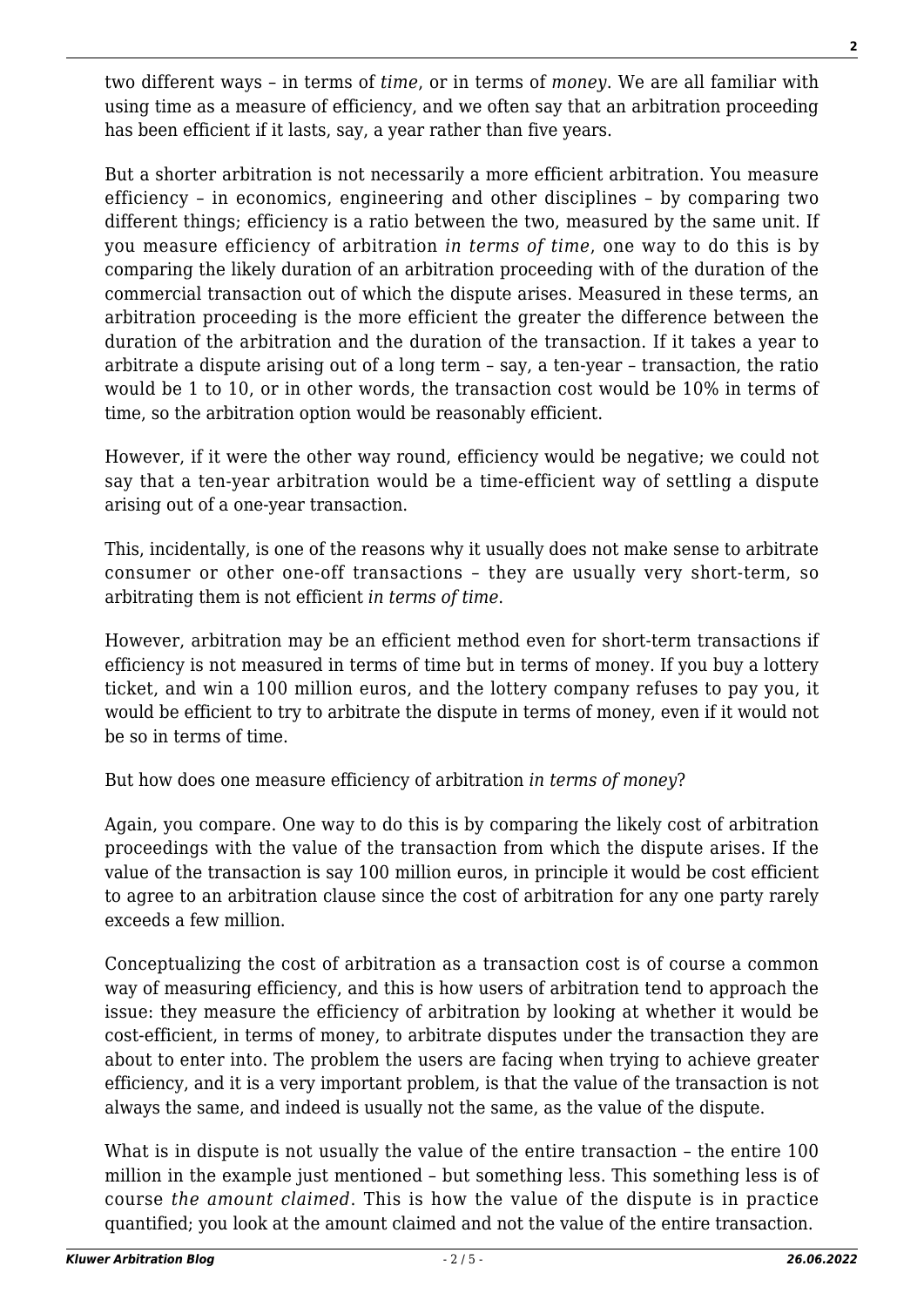Therefore, in order to determine whether arbitration of a particular dispute is a costefficient option, in terms of money, one must compare the cost of arbitration against the value of the dispute, and not the value of the whole transaction. When one makes this analysis, it may turn out that a standard arbitration proceeding is not a costefficient option because even if the dispute may arise from a 100 million transaction, the value of the dispute may be much less, say 3 million, and if the cost of arbitration is also 3 million, arbitration would not be a particularly efficient way of settling the dispute; if you win, you get the 3 million, but you would spend the same amount to get that 3 million. Most of us would agree that this is not particularly efficient; in fact, it would be a zero-sum game.

Is there any way to deal with this dilemma?

We can draft smarter arbitration agreements – agreements that take into account the uncertainty about the value of the dispute – the amount claimed. This can be done by developing *structured arbitration agreements*, that is, arbitration agreements that tailor the arbitration process to match the value of the dispute.

Standard arbitration clauses are the great missed opportunity to enhance the costefficiency of international arbitration. We should replace standard arbitration clauses – one-size-fits-all clauses, or clauses that fit all sizes of disputes – with real arbitration agreements that are tailored to the size of the claim and therefore provide a better fit.

For instance, if the value of the dispute is, say, 10 million euros or more, the parties may agree to have a full-fledged arbitration, with all the bells and whistles of an international arbitration proceeding – three arbitrators, two rounds of pleadings, document production, an oral hearing, post-hearing submissions. But if the value of the dispute is substantially less than 10 million, say 1 – 5 million, the parties may wish to consider whether to have a sole arbitrator, or agree in advance to have only one round of written pleadings, and no document production for instance. And if the value is even less, say below 1 million, the parties may wish to further simplify the process – for instance by arbitrating the case on the basis of documents only, without any hearing.

It is important to agree on the structure of the arbitration in advance because of the problem of *moral hazard* – a problem well known in economics, and in any attempt to increase the efficiency of regulation. When the parties negotiate a commercial transaction, and the related arbitration agreement, they don't know yet which of them will be the claimant and which one will be the respondent – they will only know this once the dispute has arisen. Both parties are therefore required to think objectively, in their shared, common interest. They can think in terms of what is objectively economically rational and cost-efficient – like tailoring the arbitration process to the value of the dispute. But once the dispute has arisen, moral hazard always tends to raise its ugly head – it tends to turn into a legal lizard; a beast that risks poisoning the entire business relationship.

After the dispute has arisen, the parties are no longer in a symmetric situation in terms of information – one of them knows that it is the claimant and has something to gain, and the other knows that it is the respondent and has only something to lose – it **3**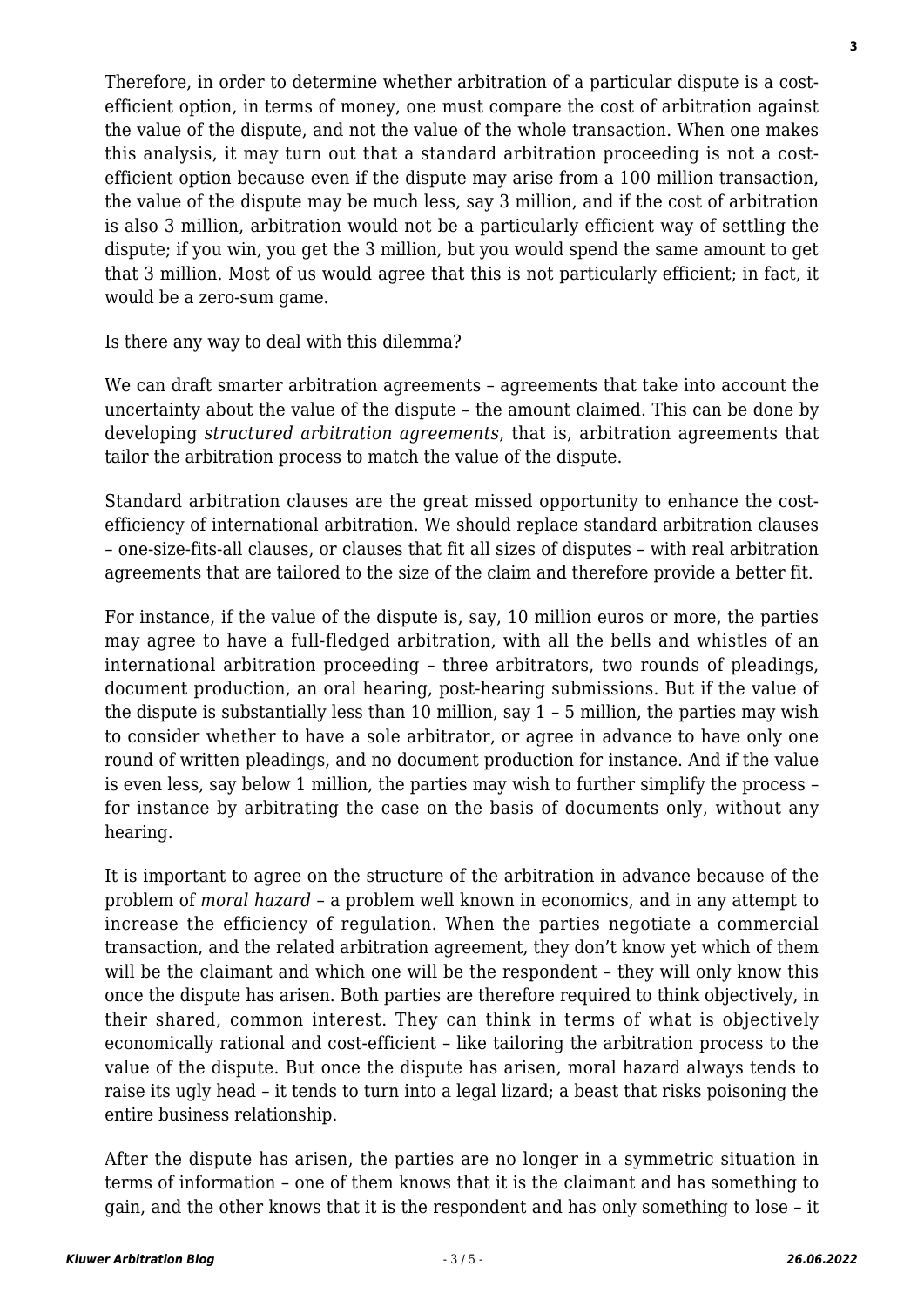only has the downside. Each party has its own interest to promote and protect, and it is unlikely that they will be able to agree, at that late stage, on such fundamental issues of principle such as a re-structuring of the standard arbitration process to reflect the value of the dispute.

The respondent in particular has no interest or incentive to shortcut the process – this would only tend to lessen the due process requirements that it needs to be able to effectively defend itself against the claims.

This is not a moral judgment; it is simply a description of the economic rationality that prevails in the asymmetric situation created by the dispute. Once the dispute has arisen, it is always already too late to regulate – the Pandora's box, the arbitration case, is already open.

The way to achieve greater efficiency in international arbitration is *much closer cooperation between corporate counsel and arbitration counsel* when drafting arbitration agreements. We cannot consider ourselves as two different species of lawyers that only come together when it is already too late, after the dispute has arisen.

In conclusion, I would therefore like to make a concrete proposal. I would like to call for the creation of a key club of corporate counsel and arbitration lawyers, a gathering of lawyers that takes on the task of re-drafting of standard arbitration clauses – their conversion into proper arbitration agreements, structured products that take into account the very different types of disputes, in terms of both time and money, that may arise in the context of international commercial transactions. Such a gathering need not take place in any physical sense; a virtual meeting of minds would suffice.

## **Profile Navigator and Relationship Indicator**

## [Learn how](https://www.wolterskluwer.com/en/solutions/kluwerarbitration/practiceplus?utm_source=arbitrationblog&utm_medium=articleCTA&utm_campaign=article-banner) **[Kluwer Arbitration Practice Plus](https://www.wolterskluwer.com/en/solutions/kluwerarbitration/practiceplus?utm_source=arbitrationblog&utm_medium=articleCTA&utm_campaign=article-banner)** [can support you.](https://www.wolterskluwer.com/en/solutions/kluwerarbitration/practiceplus?utm_source=arbitrationblog&utm_medium=articleCTA&utm_campaign=article-banner)

*To make sure you do not miss out on regular updates from the Kluwer Arbitration Blog, please subscribe [here](http://arbitrationblog.kluwerarbitration.com/newsletter/). To submit a proposal for a blog post, please consult our [Editorial Guidelines.](http://arbitrationblog.kluwerarbitration.com/editorial-guidelines/)*

Offers 6,200+ data-driven arbitrator, expert witness and counsel profiles and the ability to explore relationships of 13,500+ arbitration practitioners and experts for potential conflicts of interest.